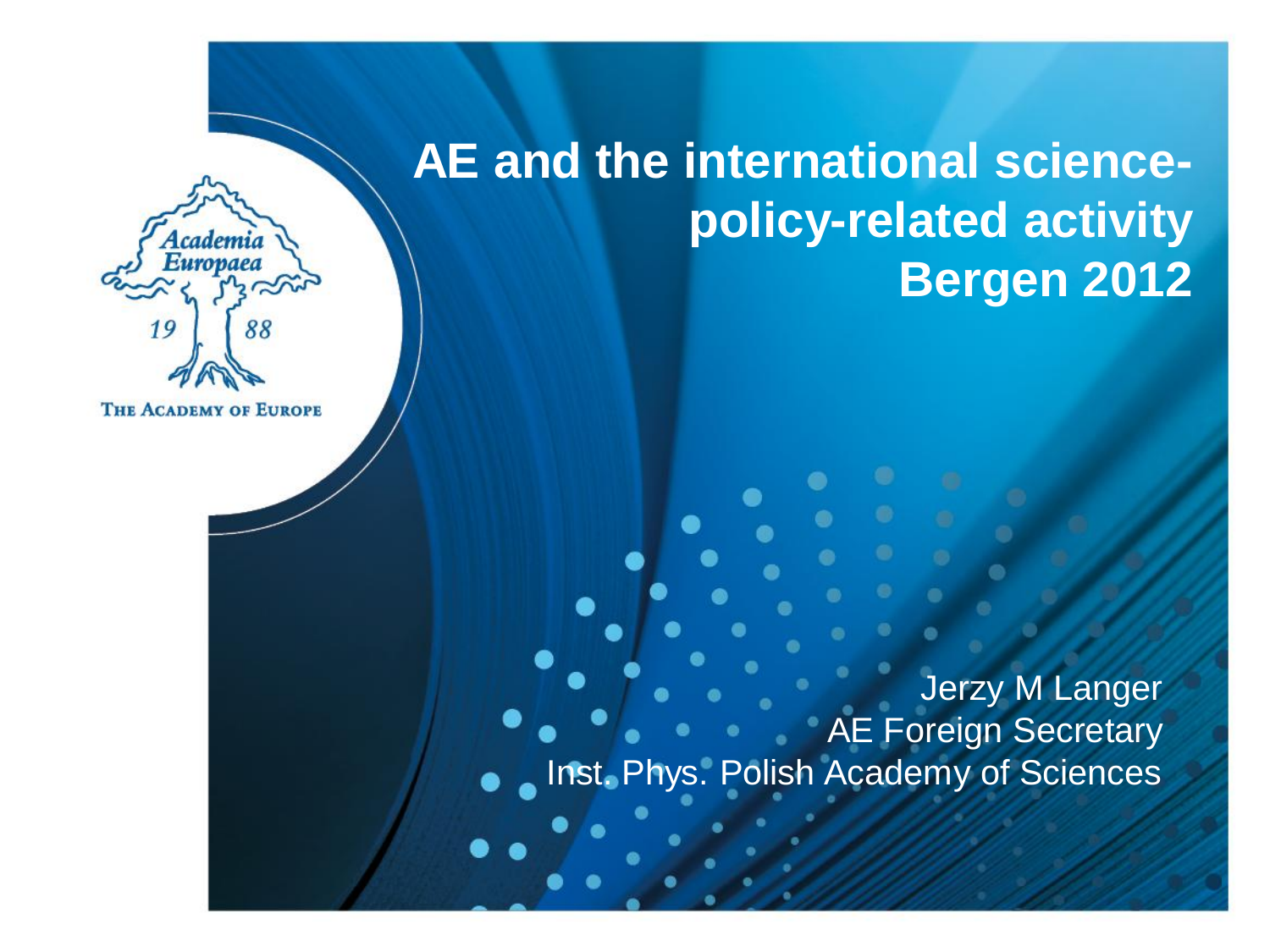



- Participation in the `EU/EC policy debate
- Targeted activities increasing visibility and image of AE (*personal contacts, conferences, media*)
- Broadening of the AE operational base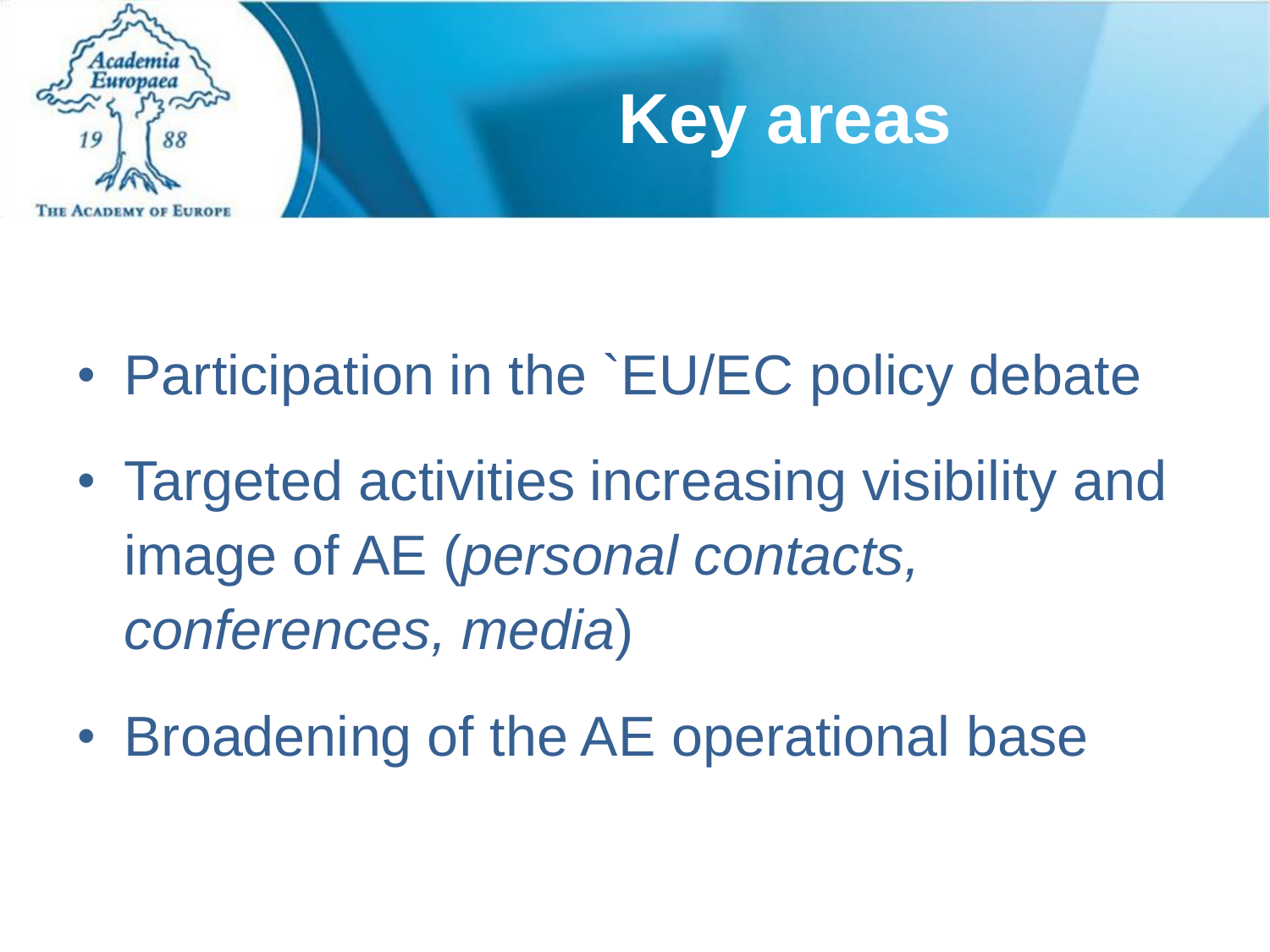

## **Conferences input**

- **"Excellence in research"** (Aarhus, April 2012) Int Adv Board - 5 distinguished members of AE, AE provided a written opinion on the draft of the "**Aarhus Declaration**" , Several speakers were our Fellows.
- **"Horizon 2020"** (Brussels June 2012) first HL conference on H2020 was organised by *Research Europe* – AE became a partner. Several speakers were our Fellows.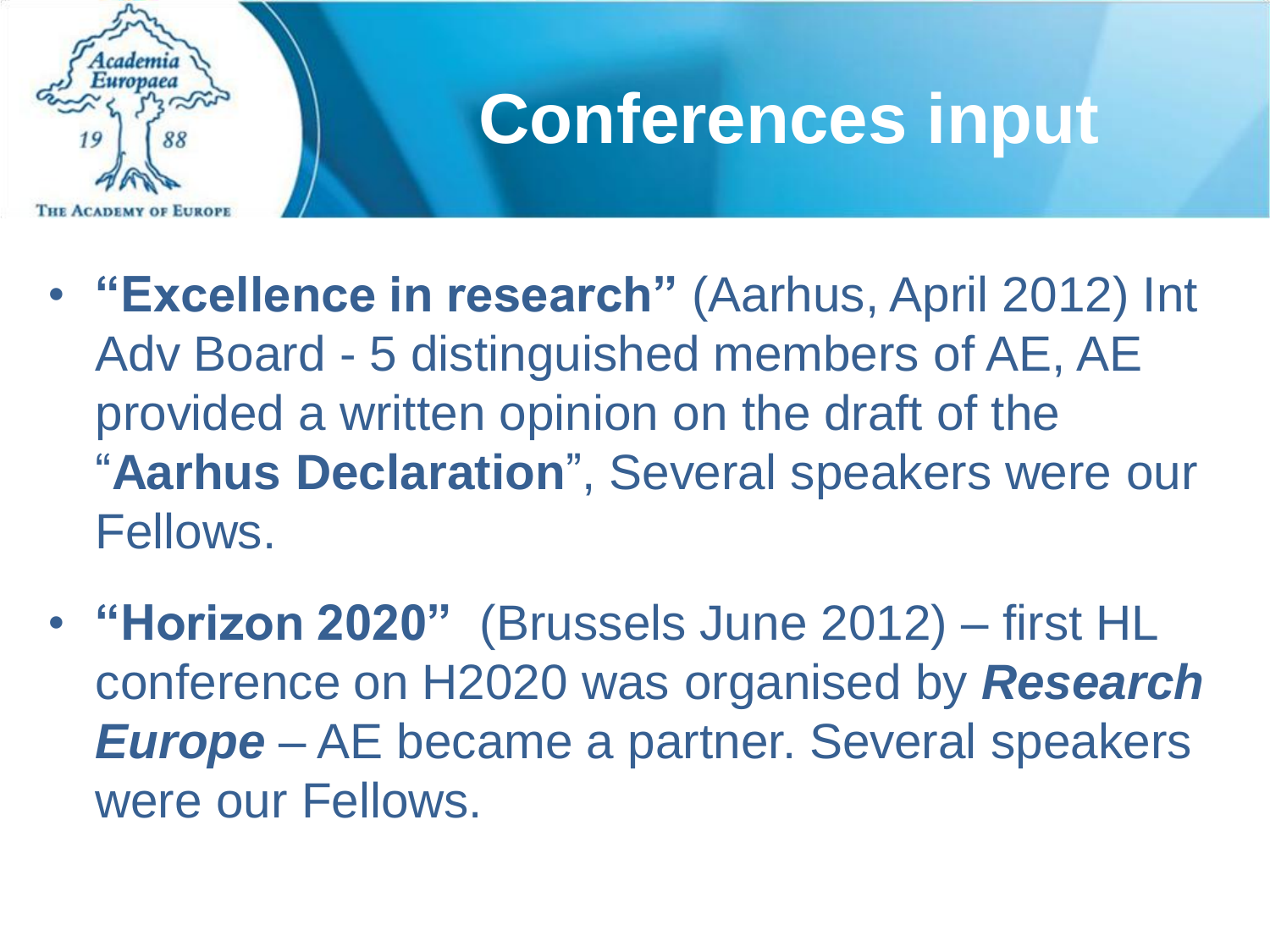

# **AE official meetings**

- Council of Europe follow up ("Small subjects under threat")
- **NordForsk** initiative on Grand Challenges (Strategy Group and invited presence at NORFORSK meetings on GC (Copenhagen, Helsinki)
- **COST** meeting with President (A. Rodriguez-Pena) and Director General (M. Dietl), Board at COST
- **EC** meetings with directors and staff of DG Res and DG INFSO
- **ESF** meetings with their CEOs (Maria Makarov and Martin Hynes)
- **ALLEA** meeting with Günter Stock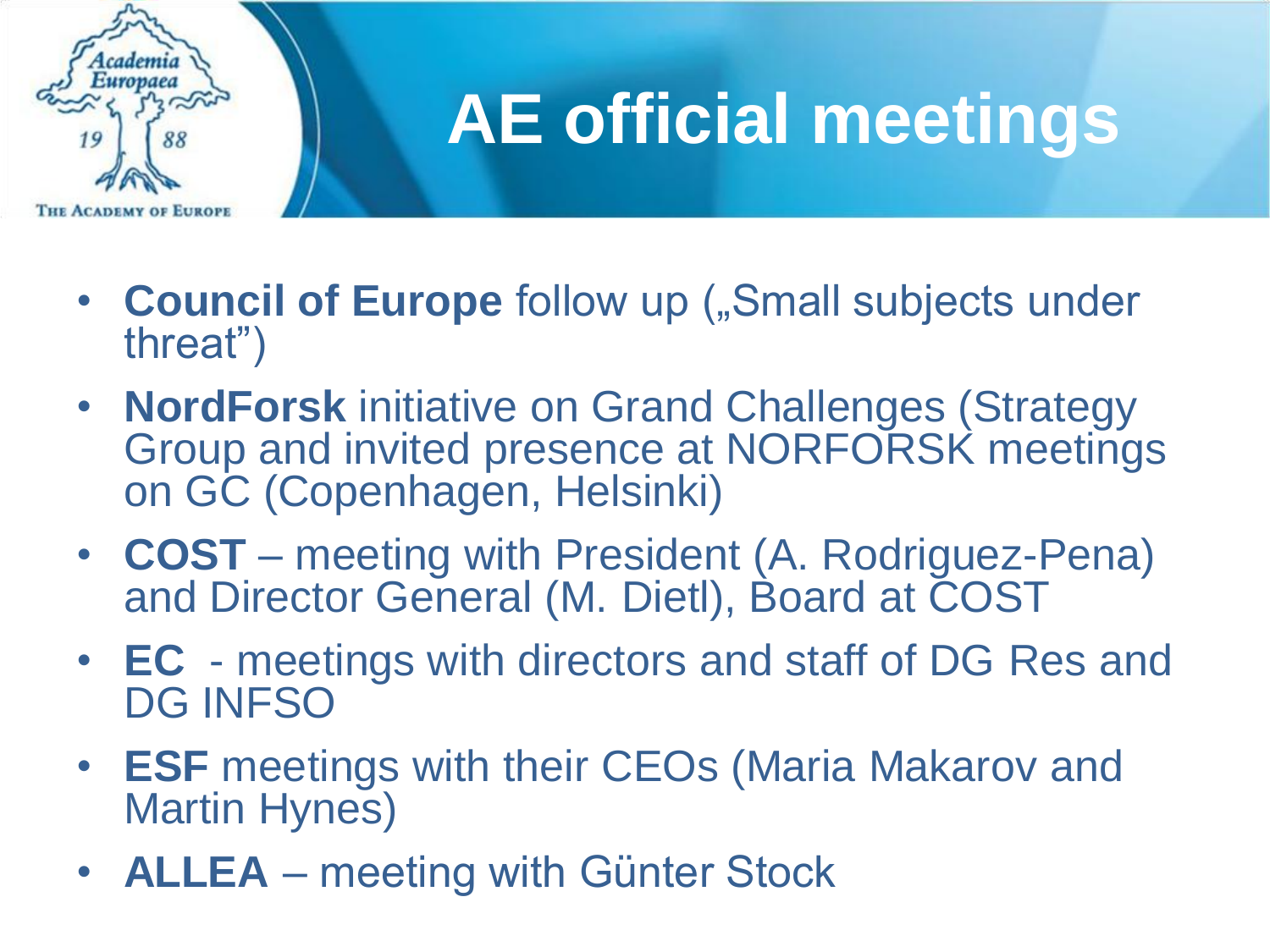

## **UNESCO –AE relationship**

- The 2012 AE GA took place at the premises of UNESCO in Paris
- As the outcome AE received a consultative status of UNESCO - a legal gateway to present our position well beyond the European perspective.
- *All the result of personal efforts of prof. Michel Che,*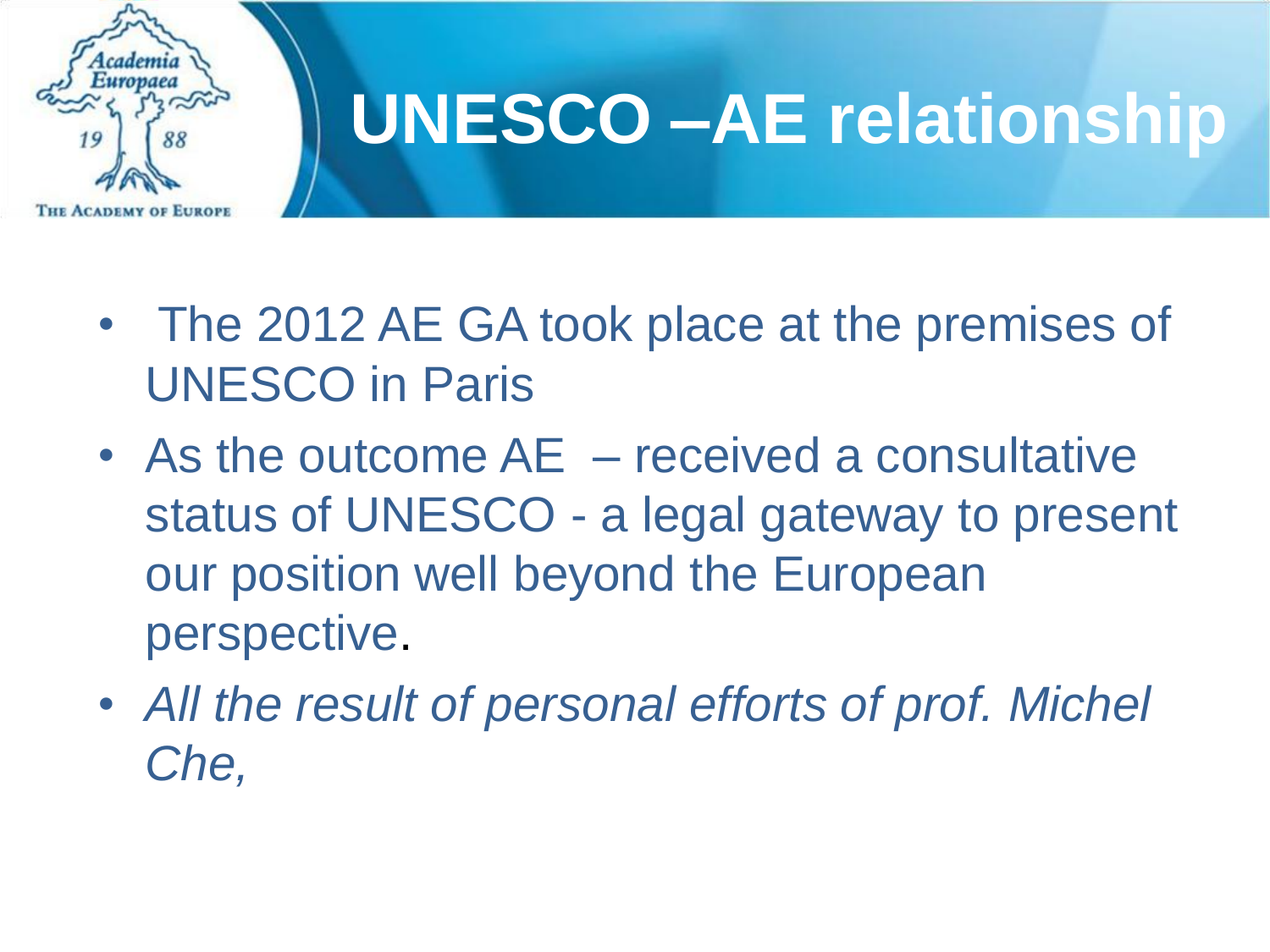

## **ERC special relationship**

- AE has been most vigorous supporter of the ERC creation as the organisation and through our membership
- Most of the ERC Council members are AE Fellows and the same applies to Panel chairs and panel members
- AE was asked to nominate candidates to the Council -
- Following the decision of the Board, two lists were composed and sent to Section Chairpersons as possible candidates to AE.
	- All Awardees of the AdG
	- ERC panel Chairpersons not yet being our members.
- YAE initiative direct contacts to ERC Council members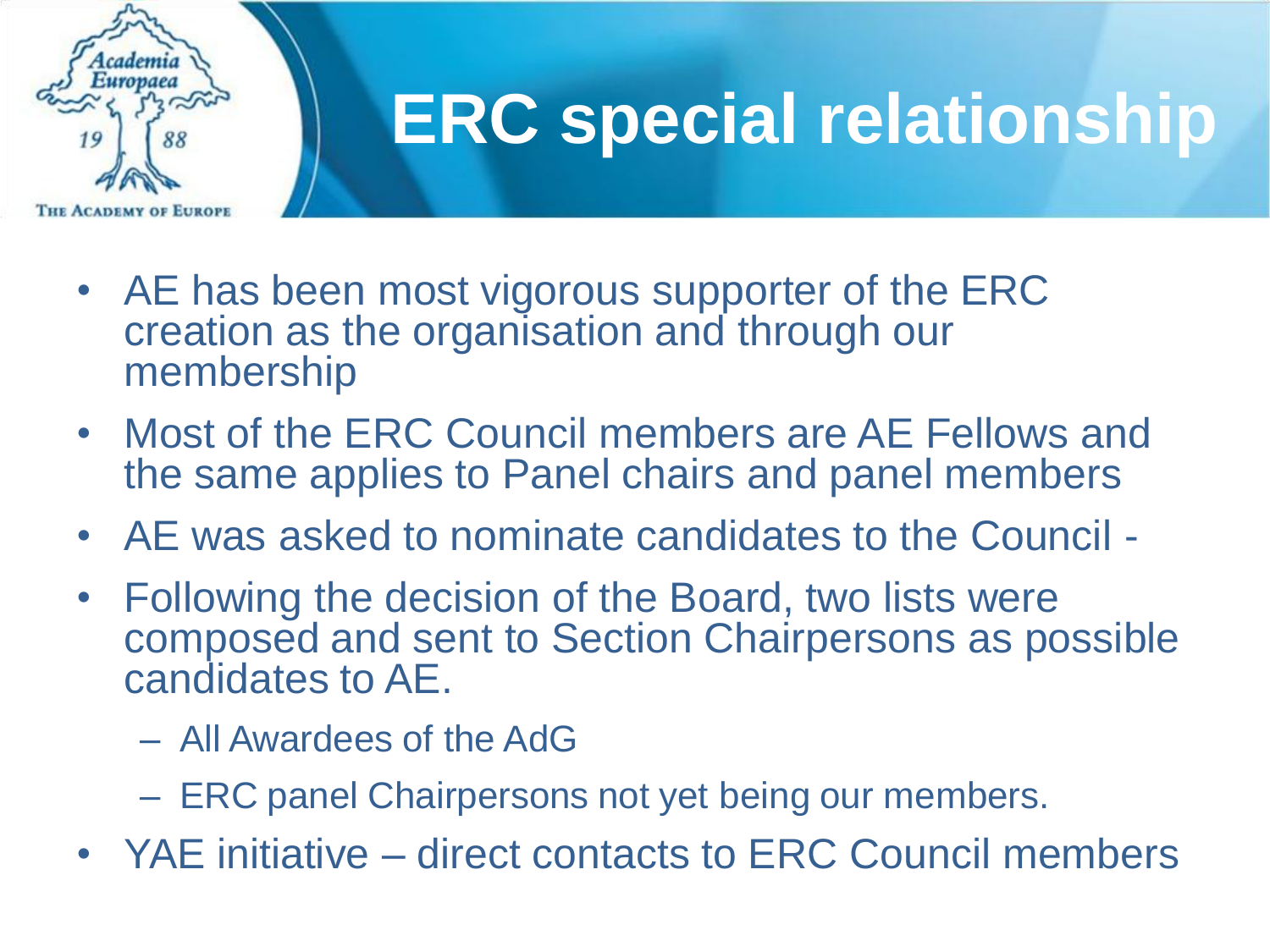

## **Policy presence**

Europaea THE ACADEMY OF EUROPE A commentary on the European Commission strategy: "Europe 2020" Academia Europaea 2010



Academia Europaea THE ACADEMY OF EUROPE On the situation of the **Humanities and Social Sciences in Europe** Academia Europaea 2012